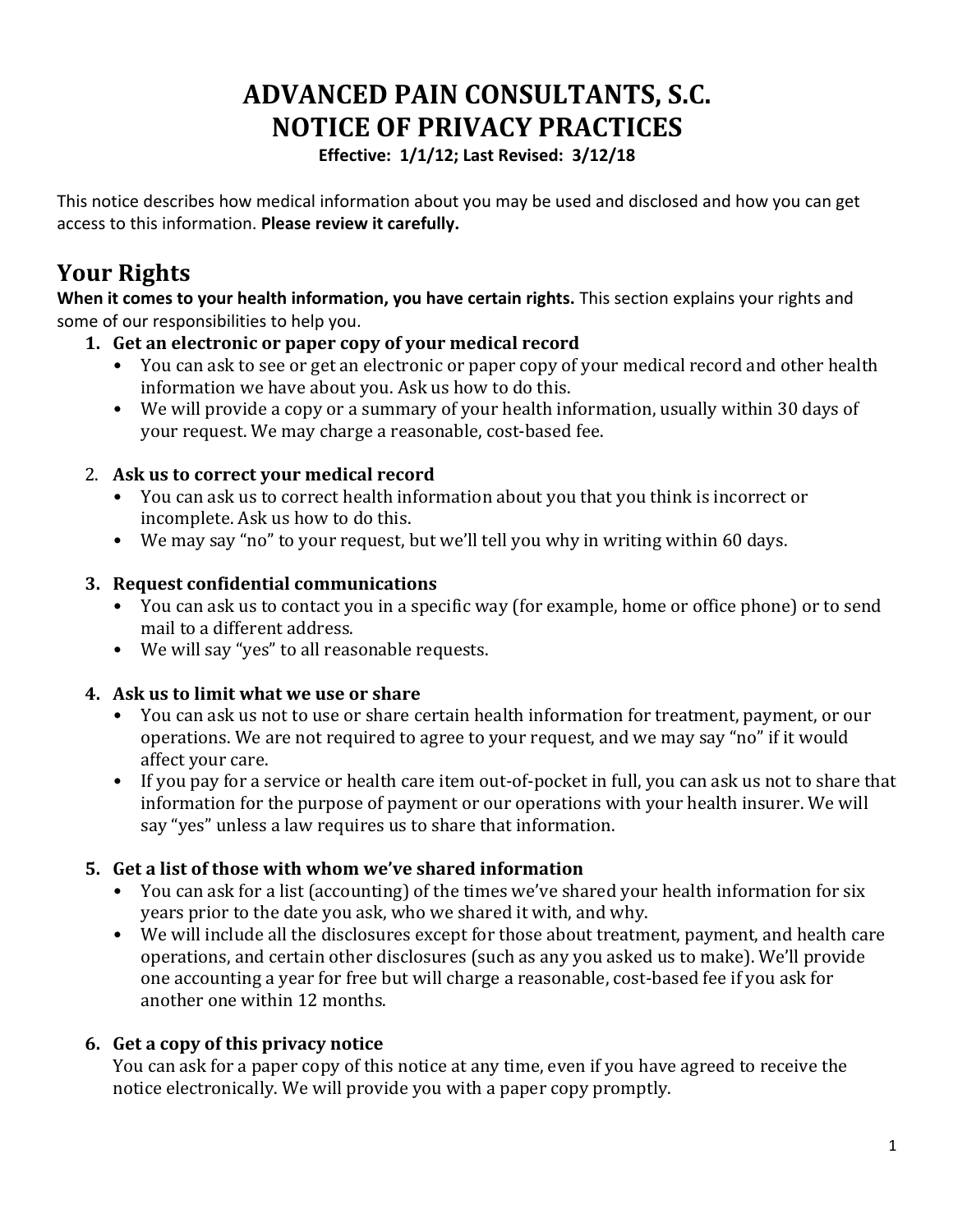#### **7.** Choose someone to act for you

- If you have given someone medical power of attorney or if someone is your legal guardian, that person can exercise your rights and make choices about your health information.
- We will make sure the person has this authority and can act for you before we take any action.

#### **8.** File a complaint if you feel your rights are violated

• You can complain if you feel we have violated your rights by contacting our Privacy Officer:

#### **Diane Hinderliter, Practice Administrator**

HIPPA PRIVACY OFFICER 2100 Clearwater Drive, Suite 100 Oak Brook, IL 60523 630-607-1000 **Email: info@apcnopain.com**

• You can file a complaint by contacting:

## **U.S. Department of Health and Human Services Office for Civil Rights**

200 Independence Avenue, S.W. Washington, D.C. 20201 1-877-696-6775 or visiting **www.hhs.gov/ocr/privacy/hipaa/complaints/**.

• We will not retaliate against you for filing a complaint.

# **Your Choices**

#### 9. For certain health information, you can tell us your choices about what we share. If

you have a clear preference for how we share your information in the situations described below, talk to us. Tell us what you want us to do, and we will follow your instructions.

- a) In these cases, you have both the right and choice to tell us to:
	- $\circ$  Share information with your family, close friends, or others involved in your care
	- $\circ$  Share information in a disaster relief situation
	- $\circ$  Include your information in a hospital directory

*If* you are not able to tell us your preference, for example if you are unconscious, we may go ahead and share *your* information if we believe it is in your best interest. We may also share your information when needed to *lessen a serious and imminent threat to health or safety.*

- b) In these cases we never share your information unless you give us written permission:
	- $\circ$  Marketing purposes
	- $\circ$  Sale of your information
	- $\circ$  Most sharing of psychotherapy notes
	- $\circ$  All sensitive health information will require special and specific permission
- c) In the case of fundraising:
	- $\circ$  We may contact you for fundraising efforts, but you can tell us not to contact you again.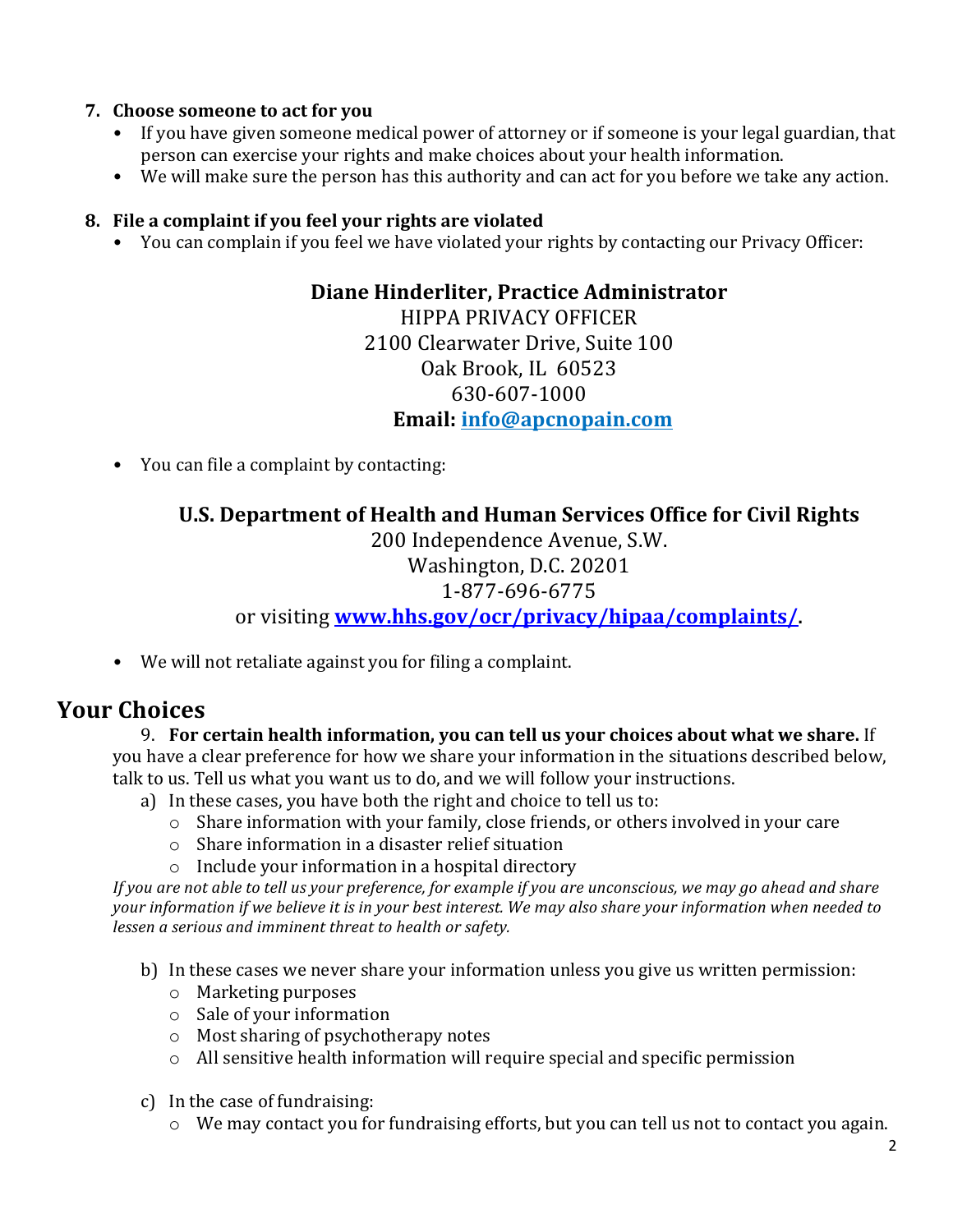## **Our Uses and Disclosures**

#### We typically use or share your health information in the following ways.

#### **1. Treat you**

- a. We can use your health information and share it with other professionals who are treating you.
- *b. Example: A doctor treating you for an injury asks another doctor about your overall health condition.*

#### **2. Run our organization**

a. We can use and share your health information to run our practice, improve your care, and contact you when necessary. *Example: We use health information about you to manage your treatment and services.* 

#### **3. Bill for your services**

*a.* We can use and share your health information to bill and get payment from health plans or other entities. Example: We give information about you to your health insurance plan so it *will pay for your services.* 

#### **4.** How else can we use or share your health information?

**a.** We are allowed or required to share your information in other ways – usually in ways that contribute to the public good, such as public health and research. We have to meet many conditions in the law before we can share your information for these purposes. For more information see: www.hhs.gov/ocr/privacy/hipaa/understanding/consumers/index.html**.**

#### **5.** Help with public health and safety issues

We can share health information about you for certain situations such as:

- Preventing disease
- Helping with product recalls
- Reporting adverse reactions to medications
- Reporting suspected abuse, neglect, or domestic violence
- Preventing or reducing a serious threat to anyone's health or safety

#### **6. Do research**

We can use or share your information for health research.

#### **7. Comply with the law**

We will share information about you if state or federal laws require it, including with the Department of Health and Human Services if it wants to see that we're complying with federal privacy law.

#### **8. Respond to organ and tissue donation requests**

We can share health information about you with organ procurement organizations.

#### **9. Work with a medical examiner or funeral director**

We can share health information with a coroner, medical examiner, or funeral director when an individual dies.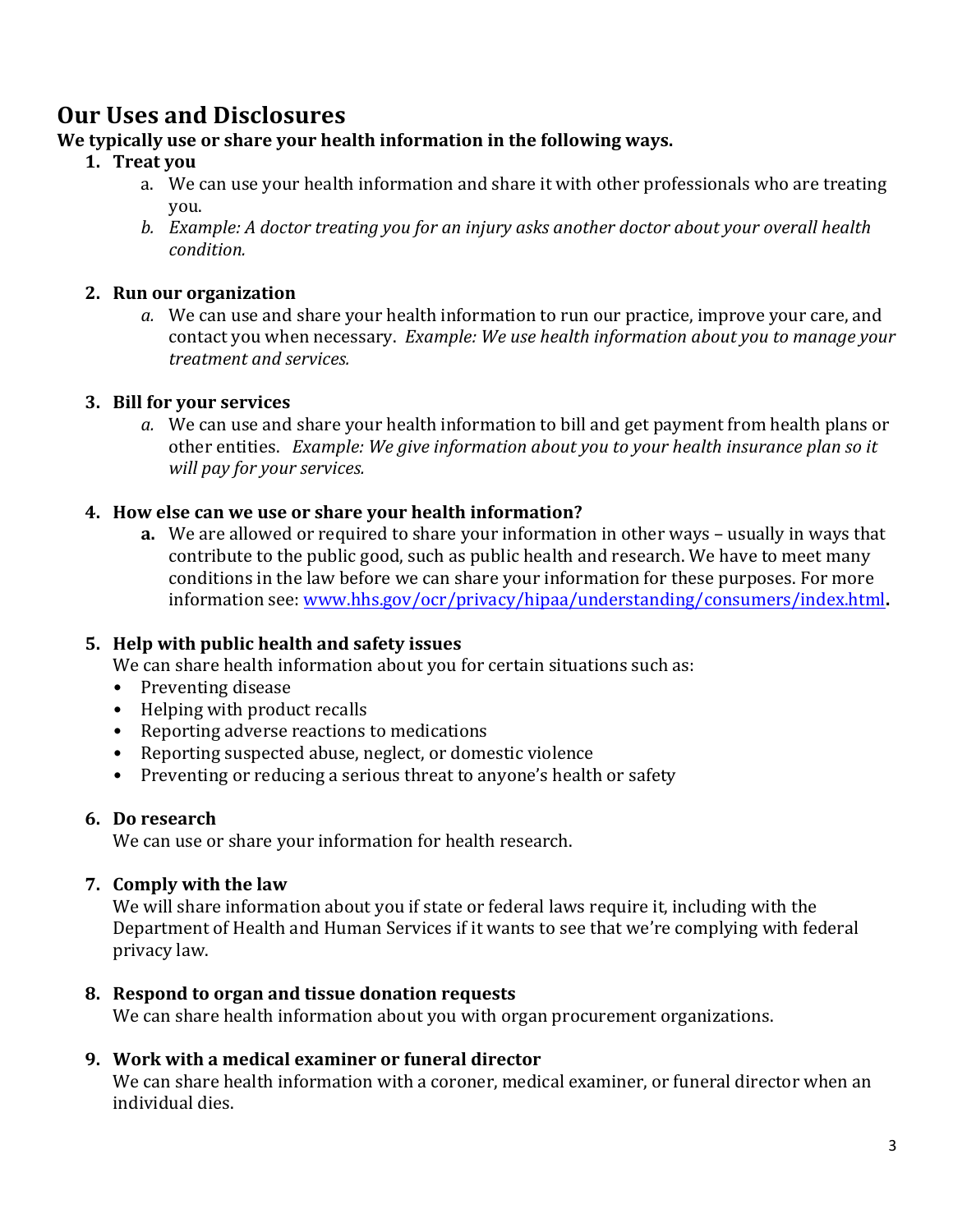#### **10.Address workers' compensation, law enforcement, and other government requests**

We can use or share health information about you:

- For workers' compensation claims
- For law enforcement purposes or with a law enforcement official
- With health oversight agencies for activities authorized by law
- For special government functions such as military, national security, and presidential protective services

#### **11. Respond to lawsuits and legal actions**

We can share health information about you in response to a court or administrative order, or in response to a subpoena.

## **Our Responsibilities**

- We are required by law to maintain the privacy and security of your protected health information.
- We will let you know promptly if a breach occurs that may have compromised the privacy or security of your information.
- We must follow the duties and privacy practices described in this notice and give you a copy of it.
- We will not use or share your information other than as described here unless you tell us we can in writing. If you tell us we can, you may change your mind at any time. Let us know in writing if you change your mind.

For more information see: www.hhs.gov/ocr/privacy/hipaa/understanding/consumers

# **Changes to the Terms of this Notice**

We can change the terms of this notice, and the changes will apply to all information we have about you. The new notice will be available upon request, in our office, and on our web site.

# **Signature Page Attached**